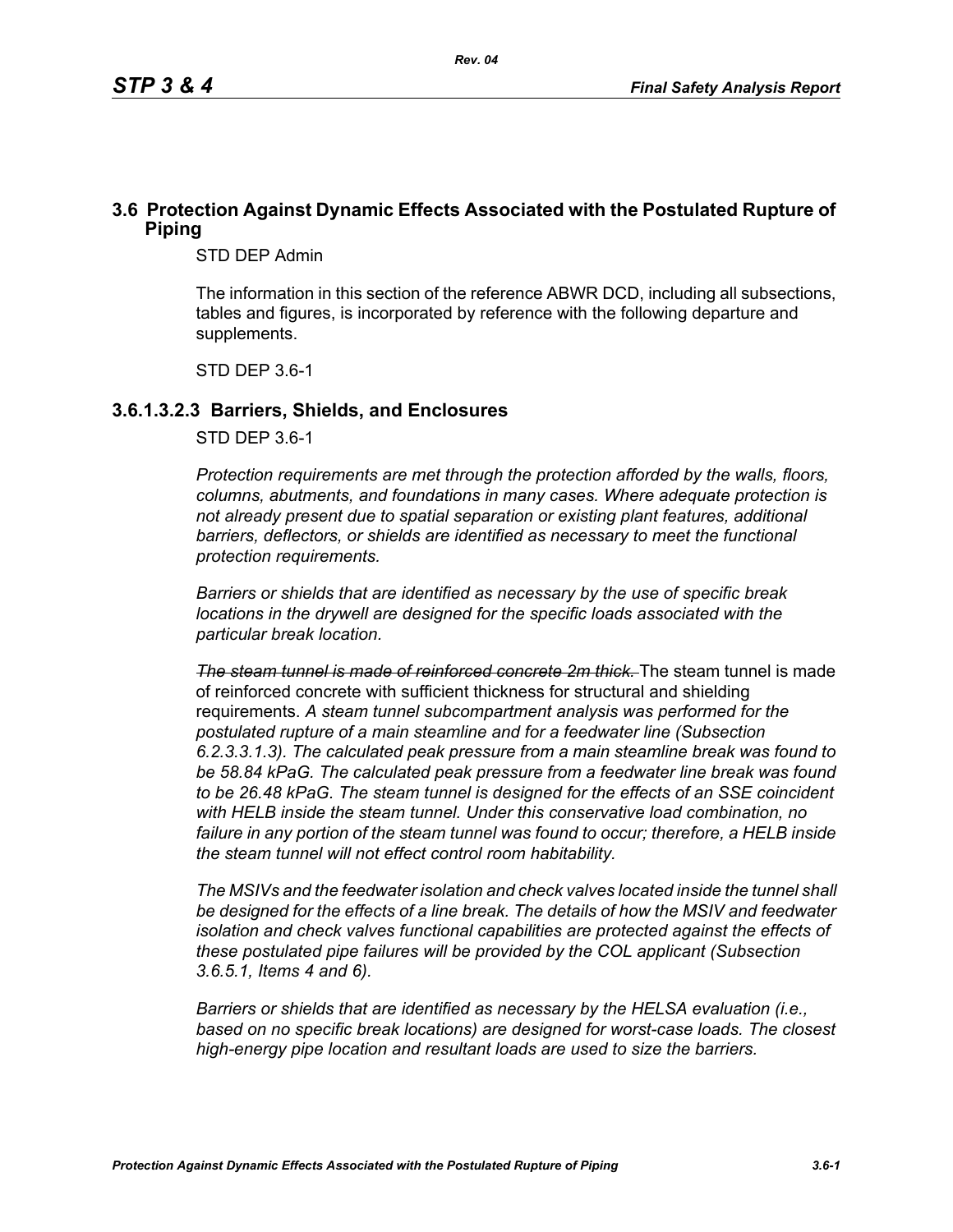# **3.6.2.3.3 Design Criteria and Load Combinations for Pipe Whip Restraint**

STP DEP Admin

*The loading combinations and design criteria for pipe whip restraints are dependent on the type of restraint and the function it performs. Some restraints in the ABWR are designed to perform a dual function of supporting the pipe during operating conditions and also of controlling the motion of the pipe following a postulated rupture. However, most pipe whip restraints in the ABWR are single purpose restraints designed to control the motion of a broken pipe.*

*Figure 3.6-3*Figure 3.6-4 *illustrates some acceptable pipe whip restraint designs. These designs include:*

*(2) Restraints with Crushable Material—Pipe whip restraints with crushable material have the same design basis as the U-bar restraint. It is a single purpose, energy absorbing restraint with sufficient gap between the pipe and the restraint to allow free thermal expansion of the pipe. Restraints with crushable pads may not have lateral load capability so they must be provided in every direction in which the jet thrust from the ruptured pipe may occur. Figure 3.63*Figure 3.6-4 *illustrates several acceptable pipe whip restraint designs using crushable material: the crushable ring, the honeycomb restraint, and the frame with a series of crushable rings.*

## **3.6.3 Leak-Before-Break Evaluation Procedures**

The information in this subsection of the reference ABWR DCD, including all subsections, is incorporated by reference with the following site-specific supplement.

LBB methodology for pipe break postulation will not be used for the STP 3 & 4 ABWR plant design.

## **3.6.5 COL License Information**

## **3.6.5.1 Details of Pipe Break Analysis Results and Protection Methods**

The following standard supplemental information addresses COL License Information Item 3.16.

The details of pipe break analysis results and protection methods will be provided for NRC review as part of the ITAAC Table 3.3 Item 2 in the reference ABWR DCD Tier 1 Section 3.3. A pipe break analysis report for the as-designed plant will be available for NRC review as part of site-specific ITAAC Table 3.0-16 Item 1 in COLA Part 9. This report for the as-designed plant will be available prior to the installation of high and moderate energy piping described in this section.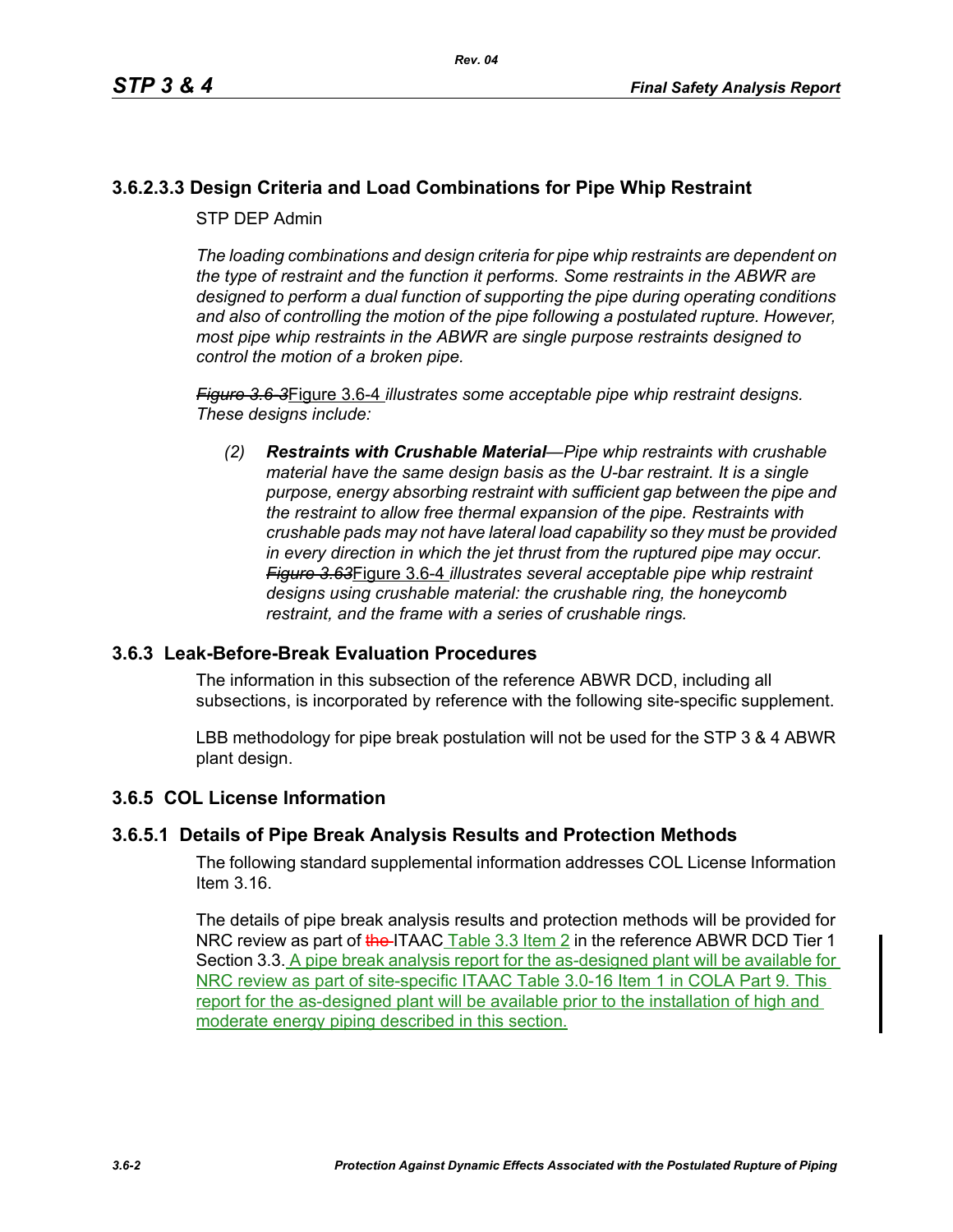The details and methods will include:

- (1) A summary of the dynamic analyses applicable to high-energy piping systems in accordance with Subsection 3.6.2 of Regulatory Guide 1.206. This will include:
	- (a) A pipe break nonlinear time-history analysis which can be performed by the ANSYS, or other non-linear computer programs with quality assurance to generate a pipe break analysis report. The report will include sketches of applicable piping systems showing the location, size and orientation of postulated pipe breaks and the location of pipe whip restraints and jet impingement analyses.
	- (b) Piping Stress Reports that will include a summary of the data developed to select postulated break locations including calculated stress intensities, cumulative usage factors and stress ranges as delineated in BTP MEB 3-1, as modified by Subsection 3.6.1.1.1.
- (2) For failure in the moderate-energy piping systems listed in Tables 3.6-5 and 3.6-6, pipe failure are limited to postulation of cracks in piping. These cracks affect the surrounding environmental conditions only and do not result in whipping of the cracked pipe. The flow from the crack opening is assumed to result in an environment that wets all unprotected components within the compartment, with consequent flooding in the compartment and communicating compartments, based on a conservatively estimated time period to effect corrective actions. The safety-related systems are protected from the resulting jets, flooding and other adverse environmental effects by equipment shields, physical separation of piping, equipment, and instrumentation.
- (3) By means of the design features such as separation, barriers, and pipe whip restraints, adequate protection will be provided against the effects of pipe break events for each of the systems listed in Tables 3.6-1 and 3.6-2 to an extent that their ability to shut down the plant safely or mitigate the consequences of the postulated pipe failure would not be impaired.
- (4) The main steam isolation valves (MSIVs) will be designed for the effects of a line break. The details of how the MSIV valves functional capabilities are protected against the effects of these postulated pipe failures will be provided in a pipe break analysis report*.*
- (5) The plant arrangement will provide physical separation to the extent practicable to maintain the independence of redundant essential systems (including their auxiliaries) in order to prevent the loss of safety function due to any single pipe break event. Physical separation between redundant essential systems with their related auxiliary supporting features, therefore, is the basic protective measure incorporated in the design to protect against the dynamic effects of a pipe break. anywhere in high energy piping*.*